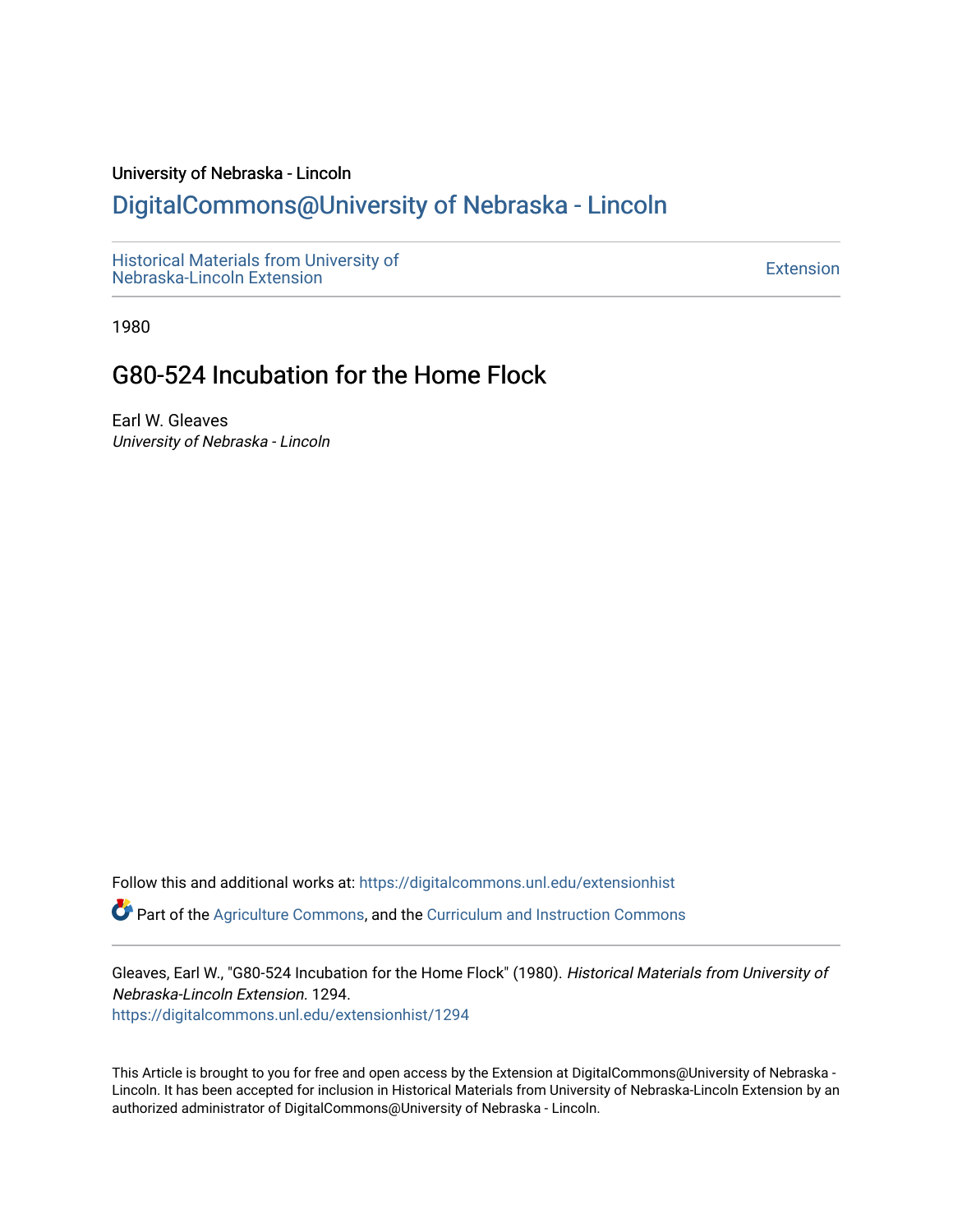

# **Incubation for the Home Flock**

**This NebGuide covers how to build and operate an incubator to hatch eggs for a home flock.**

*Earl W. Gleaves, Extension Poultry Specialist*

- Constructing a Plywood Incubator
- Obtaining Hatching Eggs
- Care of Eggs
- Getting the Incubator Ready
- $\bullet$  Incubation Time
- Management Tips

Various makes and models of commercial incubators are available for use by the home flock owner. Companies that sell small incubators and incubator parts include:

Lyon Rural Electric Co. PO Box 30 2075 Moore Street San Diego, CA 92112

Stromberg's Pets Unlimited Pine River, Minnesota 56474

**Nasco** 901 Janesville Avenue Fort Atkinson, WI 53538

Montgomery Ward & Co. Chicago, Illinois 60607

Fleet Mfg. Co. PO Box 649 Glendale, CA 91209

Small still-air incubators suitable for incubating 12 to 24 eggs can be constructed at home with little expense. Don't expect 100 percent success in hatching eggs in any incubator, especially one made at home. You probably should not count on hatching more than 50 percent of the eggs set. You may not even succeed in hatching 50 percent.

# **Constructing a Plywood Incubator**<sup>1</sup>

The following materials are needed (see *Figures 1*and *2*):

- Three  $16" \times 1" \times 2"$  boards.
- Two 14 1/2"  $\times$  1"  $\times$  2" boards.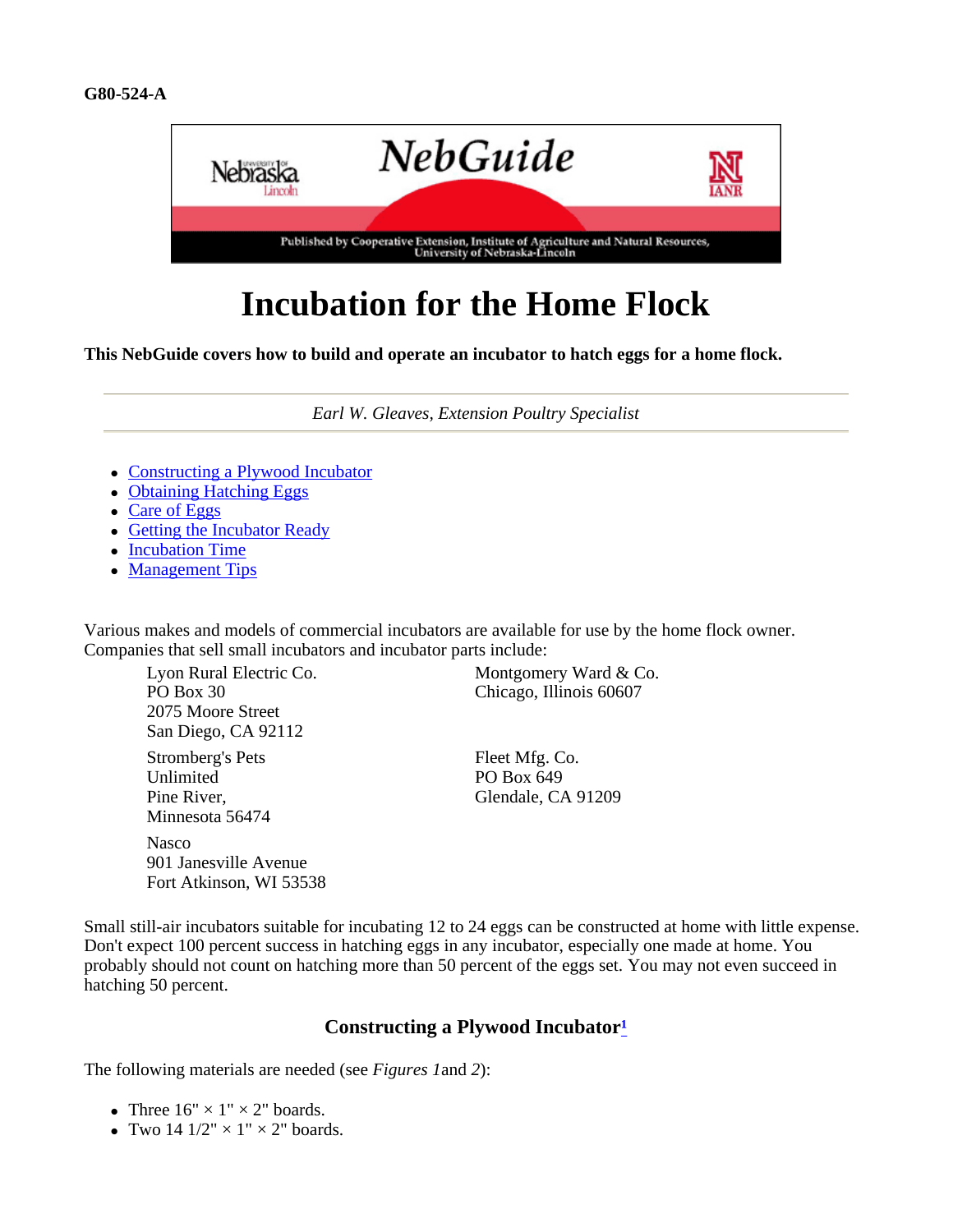- Four  $9 \frac{1}{2}$ "  $\times$  1"  $\times$  2" boards.
- Two  $1 \frac{1}{2}$ " hinges.
- Two screen door hooks and eyes.
- One sheet of  $1/2$ " plywood.
- $\bullet$  Plate glass for top.
- Cake pan for water.
- $\bullet$  1/4" mesh welded hardware cloth.
- Heating unit (either a commercial unit or porcelain socket and light bulbs).
- Masking tape or duct tape for protecting the glass edges.
- Scrap tin or other metal for vent covers.
- Wood screws and nails.

# **Obtaining Hatching Eggs**

Most eggs from the local grocery stores are infertile. However, fertile eggs can usually be obtained from hatcheries or from neighbors who have a small breeding flock. Your county Extension agent may be able to suggest a supplier.

Pick up the eggs yourself rather than having them shipped or mailed. It is difficult for post offices and transportation companies to handle small orders of eggs properly.

# **Care of Eggs**

Eggs should not be over 7 days old when they are set. Eggs held longer will decline in hatchability. If it is necessary to hold eggs, turn them daily and keep them at a temperature of 50 to 55°F. The relative humidity should be 70 to 80 percent. The vegetable section of your refrigerator can be used for holding eggs if the temperature is above 45 °F.

Eggs must be turned while in the incubator. Before you put them in, mark each one with a pencil so that you can tell when they have been properly turned. A good method of marking is to put an "X" on one side of the egg, and an "O" on the opposite side. When the eggs have been turned, either all "O"s or all "X"s are turned up at the same time.

# **Getting the Incubator Ready**

Keep your incubator in a room where the temperature is between 70 and 75°F and which is free from drafts. Do not place it near windows or heater vents, or any location that will have extreme variations in temperature.

Check the working order of the incubator before you set eggs in it. Put warm water in the pan and hang a thermometer one inch above the screen. Close the incubator door and sliding glass window and operate it until the temperature inside holds at 101 to 103°F.

In units with a thermostatic control, adjust the thermostat to regulate the temperature. In those with light bulbs and no thermostat, regulate by adjusting the size of the opening with the sliding glass top. Using bulbs of different sizes may also help to adjust the heat. Forty-watt bulbs are about the right size for most incubators. You may need to make many adjustments to reach a proper setting.

#### **Humidity**

The ideal moisture level is about 50 to 55 percent relative humidity (83 to 87°F on a wet bulb thermometer) for the first 18 days of incubation. For the last three days it should be about 65 percent (89 to 90°F wet bulb). Some variation above or below the ideal level will not drastically affect hatchability.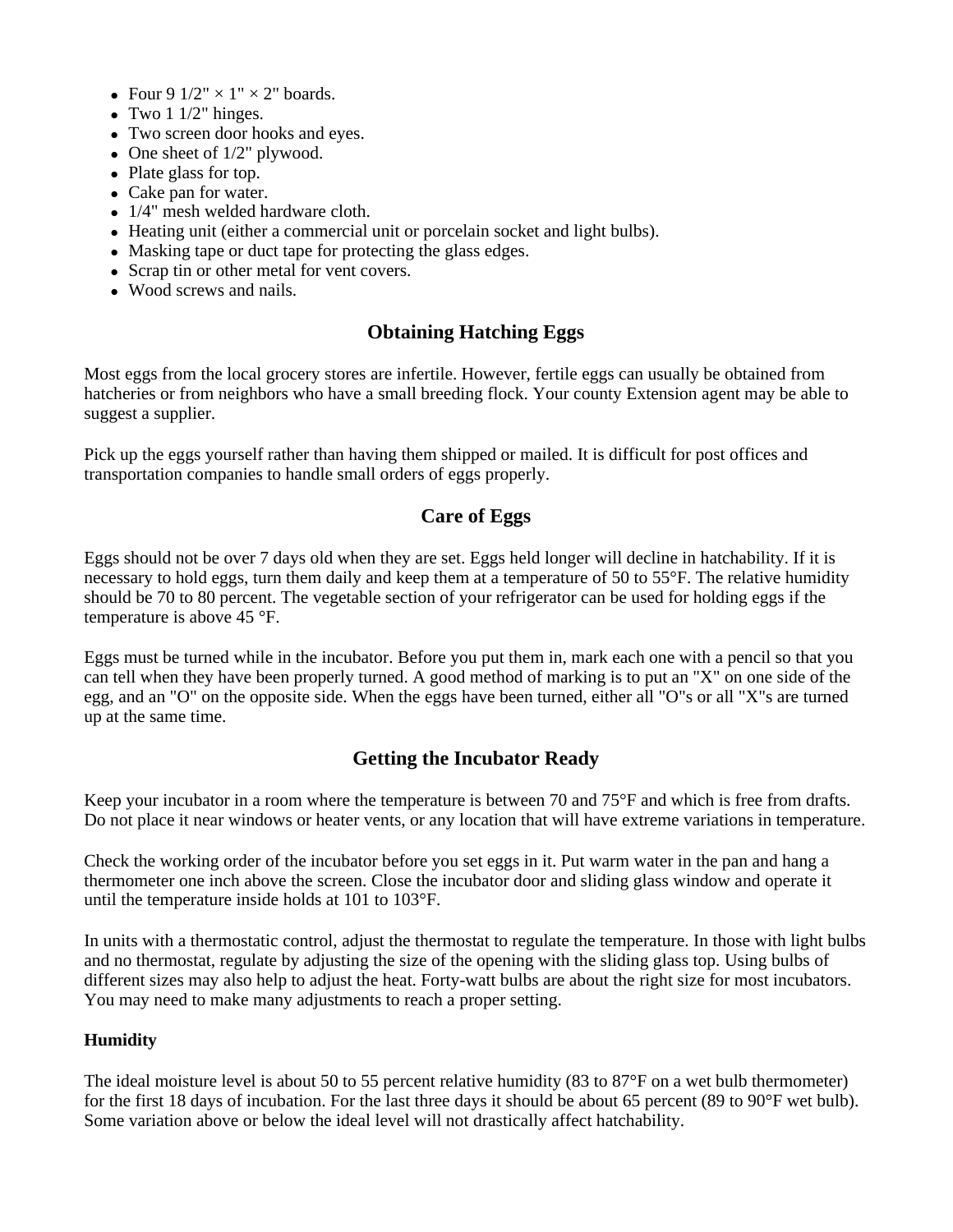It is important to keep a pan of water inside the incubator at all times. The pan should be about the size of the egg tray and always under the eggs. Always use warm water when you refill the water pan. Hot or cold water will affect the temperature too much.

To increase the humidity the last three days, set an extra pan of water in the incubator. You can also put a wet sponge or wet towels in the incubator to raise humidity. Do not let the eggs come into contact with the water at any time.

#### **Temperature**

Temperature in the still-air incubator can vary from 101 to 103°F with no harmful effects. However, the temperature should not stay at either extreme. If it stays at either extreme for several days, the hatch may be reduced somewhat. Overheating is more critical than underheating. If light bulbs are used to supply heat, they should be distributed as evenly as possible in the incubator.

#### **Ventilation**

Proper ventilation is very important during the incubation process. As the chicks begin to hatch, it is essential that they receive an increasing supply of oxygen. This means that the air openings need to be opened gradually to increase the flow of air.

#### **Turning**

Lay the eggs on their sides in the incubator and turn them at least three times a day. Turning prevents the embryo from sticking to the shell membranes. Fair results can be obtained by turning the eggs early in the morning, at noon, and again late at night. It is better to turn an odd number of times. This allows the side that is up longest (during the night) to be staggered from day-to-day.

As you turn the eggs, move them to a different part of the tray to offset variations in temperature in the different parts of the incubator. Continue to turn them from the first through the 17th day. Do not turn them the last four days of incubation.

#### **Final Stages**

During the last four days in incubation, the incubator should not be opened except to add water, replace a bulb or make some necessary adjustment. Chicks will start to pip the shell around the 19th day. All chicks that are going to hatch should be out of their shells by the 21st day. If the eggs were chilled or you ran into operational difficulties, the hatch may be delayed. However, chicks that hatch beyond the 22nd day are usually not healthy ones.

When most of the eggs are hatched, lower the temperature to 95°F. This permits the newly hatched chicks to dry off. At this time, all of the air vents should be opened.

# **Incubation Time**

The approximate periods of incubation required for various species of poultry and game birds are:

| Incupation Time |             |
|-----------------|-------------|
| <b>Species</b>  | <b>Days</b> |
| Chicken         | 21          |
| Turkey          | 28          |

**Incubation Time**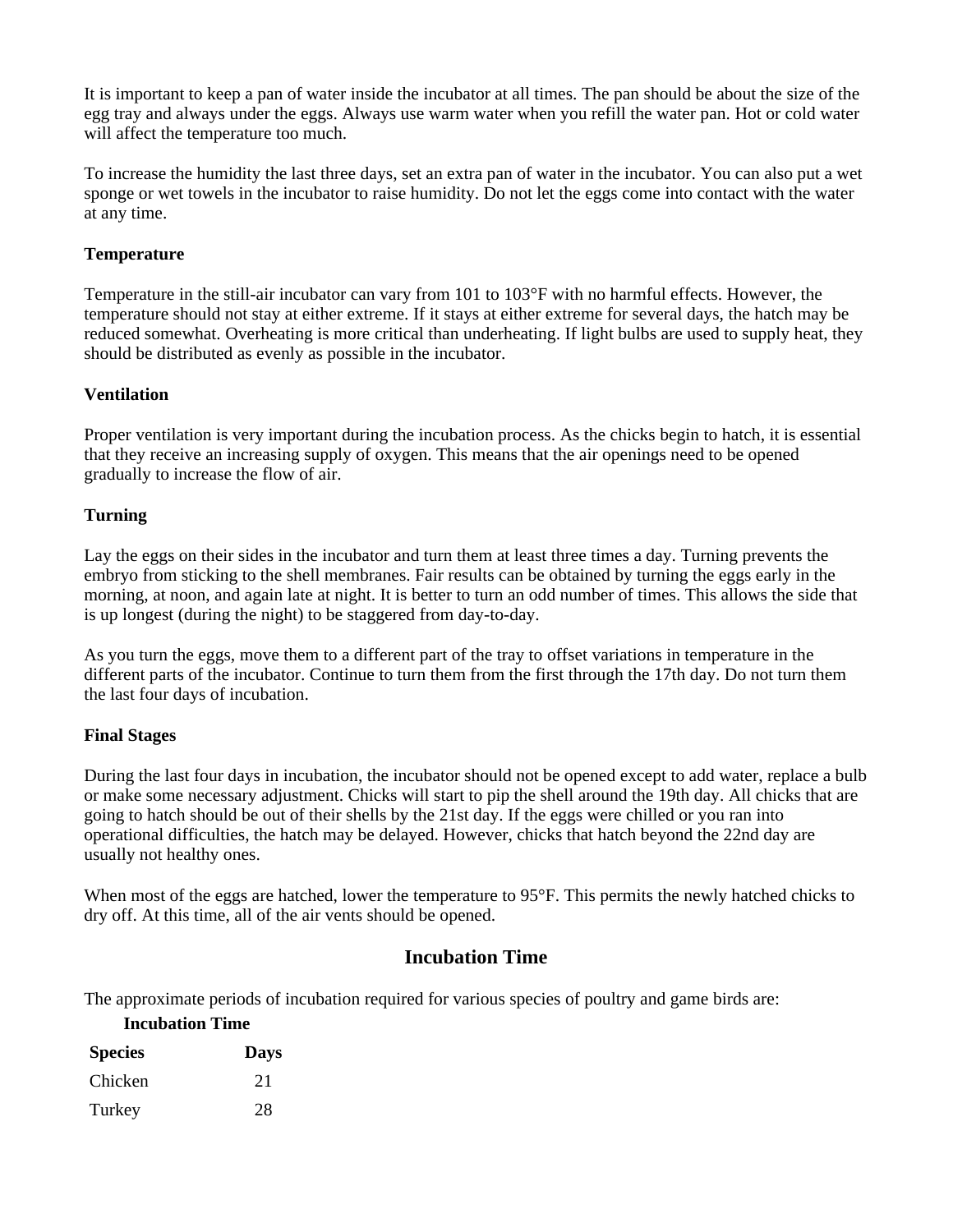| Duck                     | 28      |
|--------------------------|---------|
| Muscovy duck             | 33-35   |
| Goose                    | 29-31   |
| Guinea                   | 26-28   |
| Pigeon                   | 16-18   |
| Ringneck pheasant        | 23-24   |
| Mongolian pheasant 24-25 |         |
| Bobwhite quail           | 23      |
| Japanese quail           | $17-18$ |
| Chukar partridge         | 22-23   |
| Peafowl                  | 28      |

### **Management Tips**

It is necessary to open the incubator door to turn the eggs and to replace water in the water pan, but never leave the door open any longer than absolutely necessary to do these chores. Do not open the door when it is not essential. The incubator cools when the door is open and excess cooling can reduce hatchability.

After the chicks have hatched, leave them in the incubator undisturbed until they are dry. This may take as long as 24 hours. After they are thoroughly dry, remove them from the incubator and give them food and water in a warm location.



**Figure 1. Exploded view of a plywood incubator. Note the tin vent covers for humidity and temperature control. Glass viewing top is sealed on all sides with masking tape.**